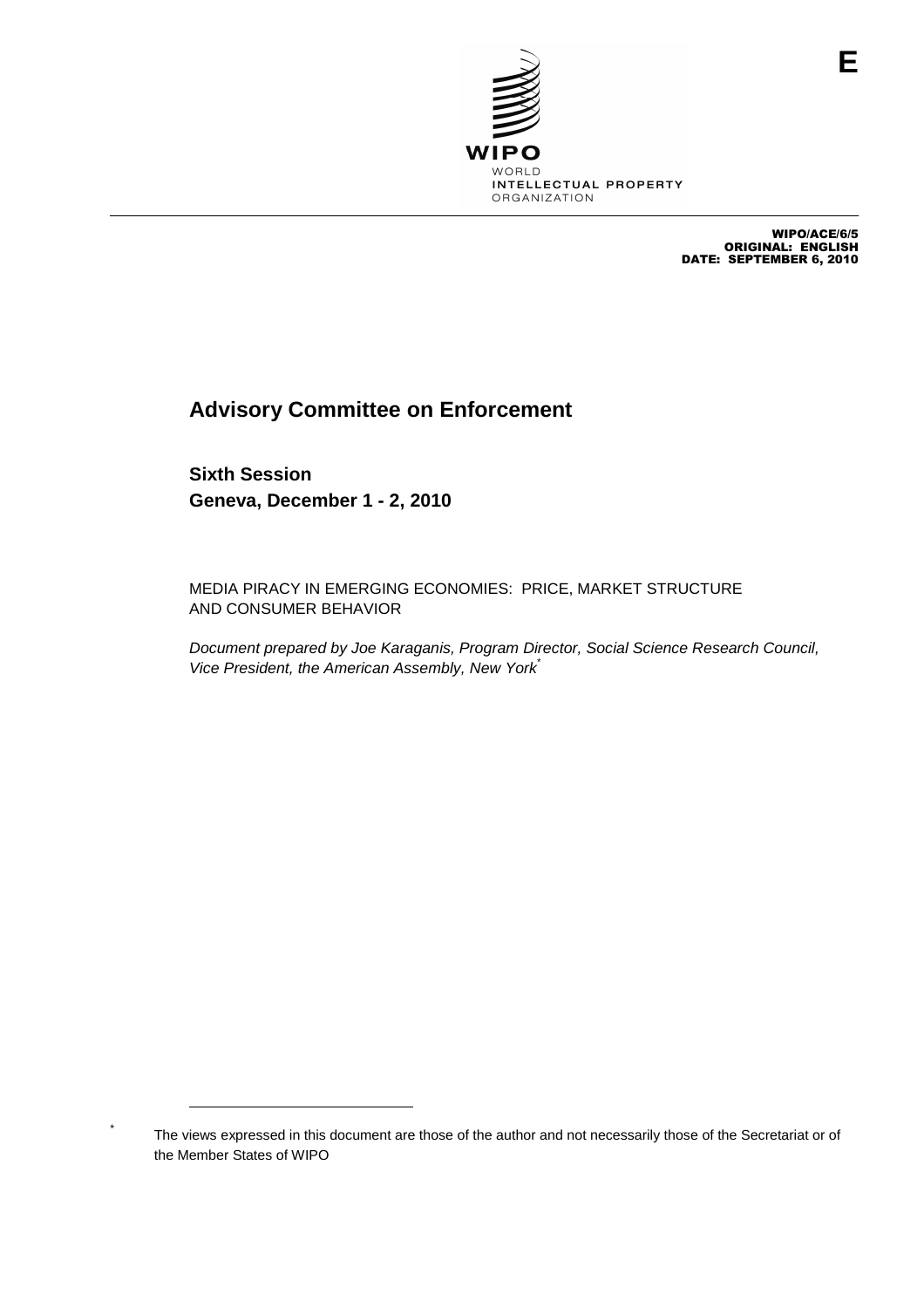# **CONTENTS**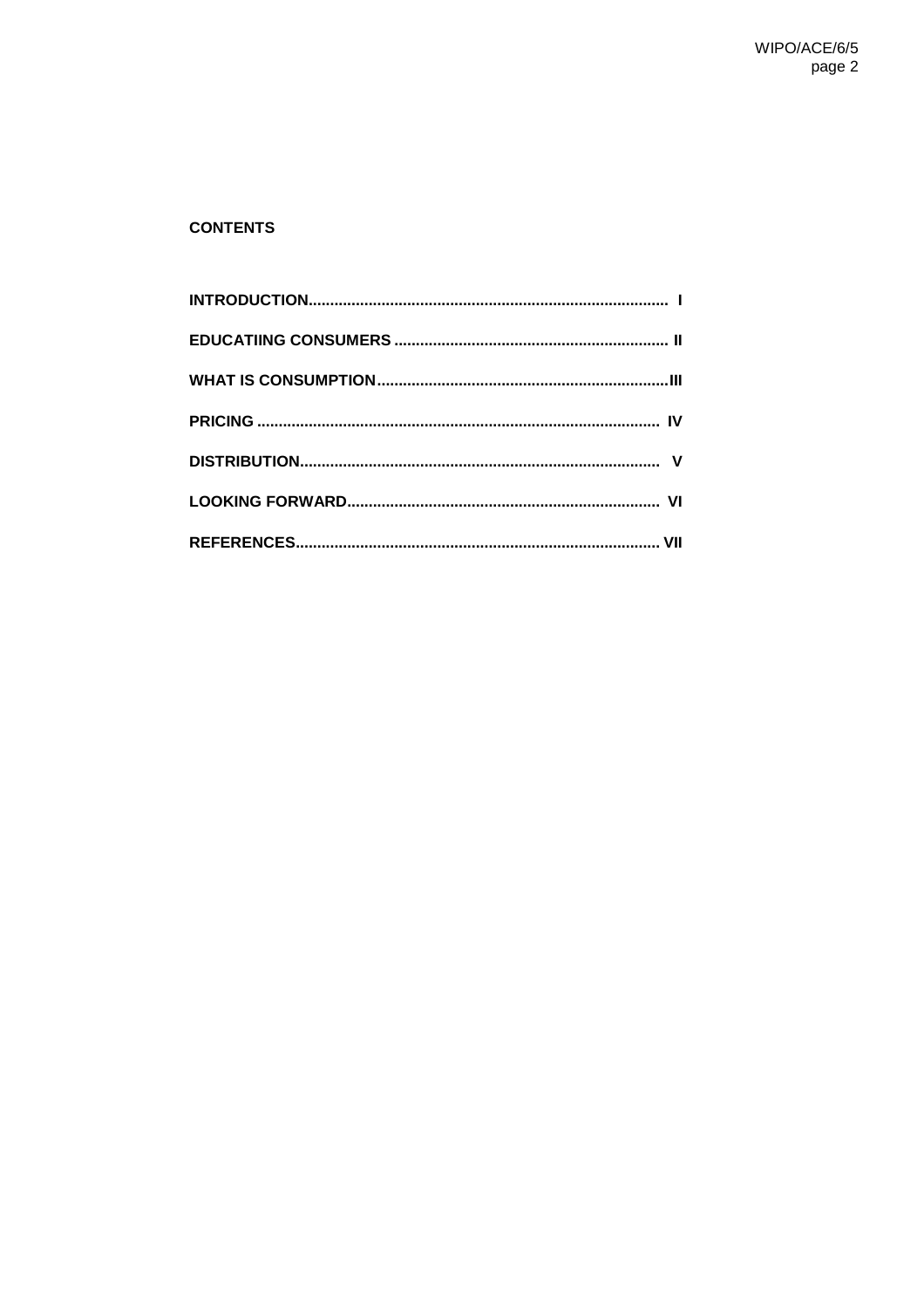# **I. INTRODUCTION**

- 1. This paper presents elements of a forthcoming report on "Media Piracy in Emerging Economies," conducted over the past 4 years by some 30 researchers in 10 countries. The report is an investigation of music, film, and software piracy in developing economies, and of the multinational, national, and local enforcement efforts to combat it. It is built around country studies of Brazil, India, Russia and South Africa — key 'middle-income' battlegrounds in the enforcement wars — and shorter studies of Mexico and Bolivia.
- 2. At its broadest level, the report provides a window on digital convergence in emerging economies — a process for which piracy has been, with cell phone use, arguably the lead application. It explores the 15-year arc of optical disk piracy, as disks replaced cassettes and, later, as small-scale cottage industries replaced large-scale industrial disk production. It traces the first real challenge to that distribution channel in the form of Internet-based services and other forms of large-scale personal sharing. It looks at the organization and practice of enforcement — from street raids to partnerships between industry and government, to industry reporting and international policy formation. And it explores consumer demand and changing consumer practices, including the consistent indifference or hostility to enforcement efforts by large majorities of local populations.<sup>1</sup>

# SHIFTING THE DEBATE

- 3. This paper tries to illuminate some of the issues shaping consumer behavior in pirate and licit media markets (1) in the context of enforcement efforts to shape that behavior; and (2) with respect to key factors like price and availability.
- 4. Media piracy has been called "a global scourge," "an international plague," and "nirvana for criminals,"<sup>2</sup> but it is probably better described as a global pricing problem. High prices for media goods, low incomes, and cheap digital technologies are the main ingredients of global media piracy. If piracy is ubiquitous in most parts of the world, it is because these conditions are ubiquitous. Relative to local incomes in Brazil, Russia, or South Africa, the average retail price of a CD, DVD, or copy of MS Office is five to ten times higher than in the United States of America or Europe. Licit media goods are luxury items in most parts of the world, and licit media markets are correspondingly tiny. The International Intellectual Property Alliance **(**IIPA**)** estimates of high rates of piracy in emerging markets — 68% for software in Russia, 82% for music in Mexico, 80% for movies in India — reflect this disparity and may even understate the prevalence of pirated goods.

<sup>&</sup>lt;sup>1</sup> The country studies were organized around four general lines of inquiry rather than a uniform methodology: (1) the organization of piracy; (2) the organization of enforcement; (3) the costs and benefits of both; and (4) the organization of knowledge production. Within this framework, country teams developed their own approaches, appropriate to their expertise and local contexts. These included surveys and focus groups with consumers; interviews with pirates, enforcement agents, and policymakers; surveys of media coverage; and analyses of primary and secondary literature in the field. The main institutional partners in the project are the SSRC (USA); Sarai and the Alternative Law Forum (India); the Instituto Overmundo and the Center for Technology and Society at the Fundação Getulio Vargas (Brazil); and the Association for Progressive Communication (South Africa). The study will be released by early December 2010, and will be available here: http://www.ssrc.org

<sup>&</sup>lt;sup>2</sup> Respectively, by the USTR (2005), Dan Glickman of the MPAA (Boliek 2004), and Jack Valenti of the MPAA (2004).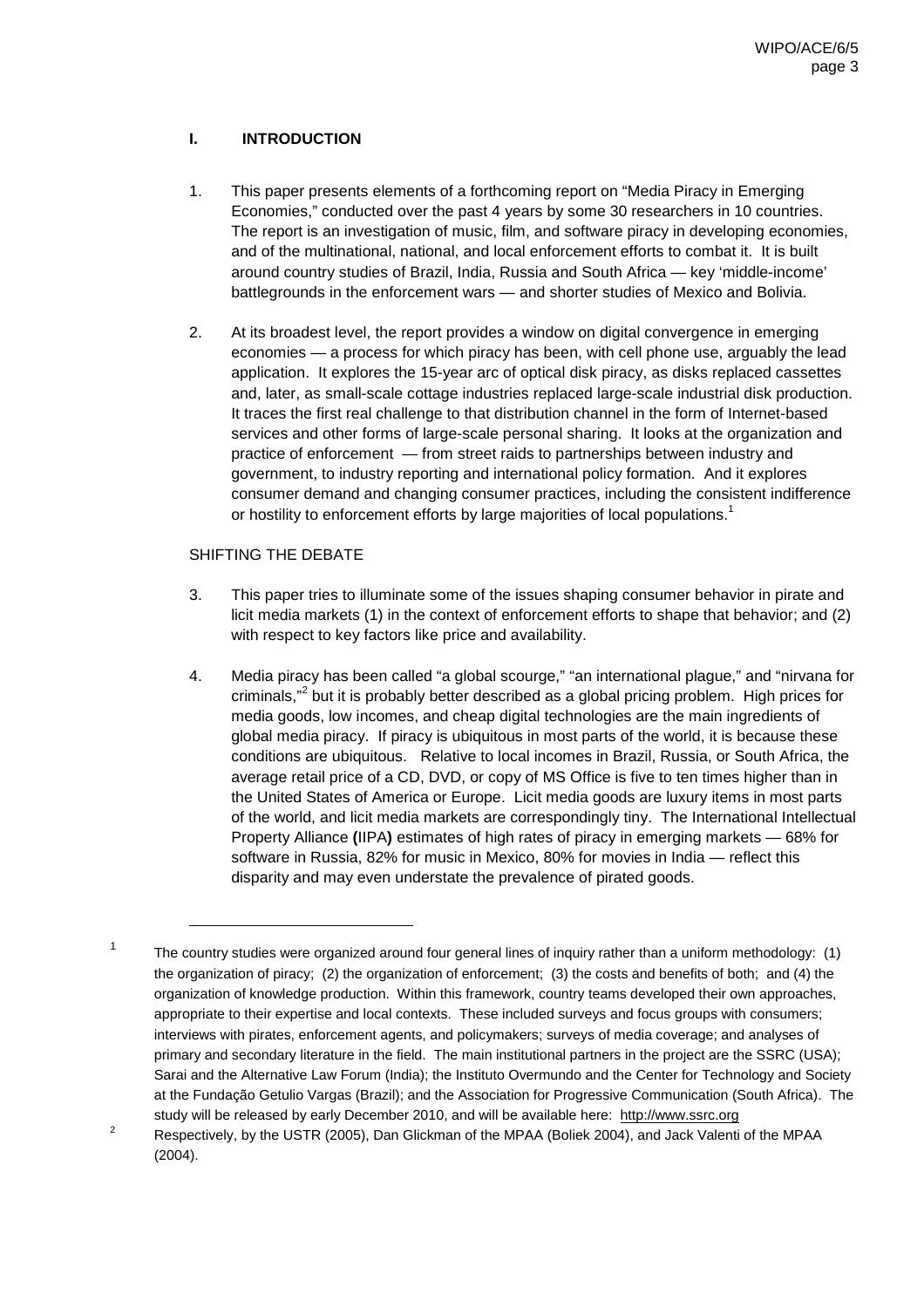- 5. Acknowledging these pricing effects is to view piracy from the consumption side rather than the production side of the global media economy. Piracy imposes an array of costs on producers and distributors — both domestic and international. But it also provides the main form of access in developing countries to a wide range of media goods, from recorded music, to film, to software.
- 6. This last point is critical to understanding the trade-offs that define piracy and enforcement in emerging markets. The flood of media goods available in high-income countries in the past two decades is a trickle in most parts of the world. Film, music, and software markets are dominated by a handful of global companies who, with few exceptions, maintain prices at, near, or occasionally above Amercan and European levels. Local producers and distributors have an obvious interest in serving larger publics at below-Western prices. But few local industries exercise enough control over production and distribution to do so. Most local cultural industries have proved fragile — vulnerable to the economic instability of emerging markets and, above all, to competition from the multinationals themselves.
- 7. The growth of digital piracy since the mid-1990s has undermined a wide range of media business models, but it has also created, in many cases for the first time, affordable access to software and recorded media. In our view, the most important question is not whether stronger enforcement can stem this tide and preserve the existing price and market structure — our studies offer no reassurance on this front — but rather whether stable cultural and business models can emerge at the low end of these media markets, capable of addressing the next several billion media consumers. The present paper provides glimpses of this reinvention as costs of production and distribution decline, and as producers and distributors compete and innovate.
- 8. The factor common to these new models, our work suggests, is neither strong enforcement nor the innovative use of digital distribution, but rather the presence of firms in national markets that actively compete on price and services for local audiences. Such competition is endemic in some media sectors in the United States of America and Europe, where digital distribution is reshaping media access around lower price points. It is widespread in India, where large domestic film and music industries dominate the domestic market, set prices to attract mass audiences, and in some cases compete directly with pirate distribution.
- 9. But with a few other exceptions, it is marginal everywhere else in the developing world, where multinational firms dominate domestic markets. Here our work suggests that local ownership matters. Local firms are much more likely to aggressively compete for audiences on price and services — the domestic market is their market. Multinational pricing and enforcement strategies in developing countries, in contrast, signals two rather different goals: (1) protecting the pricing structure of the high-value markets that generate most of their profits; and (2) maintaining dominant positions in developing markets as local incomes slowly grow. Despite short-lived experiments with lower pricing for DVDs and institutional licensing practices for software, this generalization holds true for all the countries documented in this report.
- 10. The chief defect of this strategy, in the past decade, is that technology prices have fallen much faster than incomes have risen, creating a broad-based infrastructure for digital media consumption that the dominant companies have made little effort to serve. Fast technological diffusion rather than slowly increasing incomes will, in our view, remain the relevant framework for thinking about the relationship between global media markets and global media piracy. Media businesses, in our view, will either learn to compete down market or continue to settle for radically uneven splits between large, low-priced pirated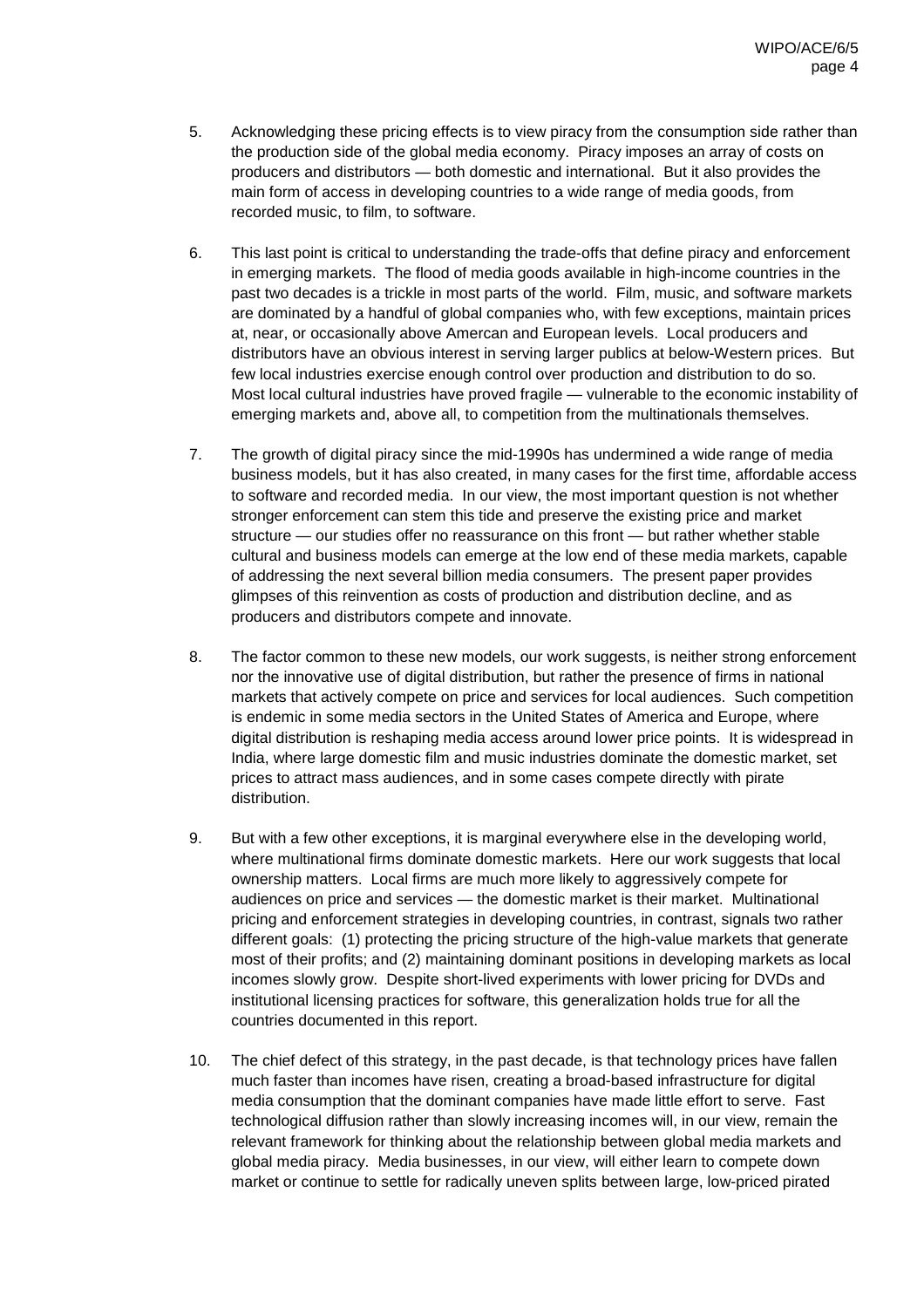markets and small, high-priced legal ones. This status quo, it is important to note, appears viable for most sectors of the multinational-driven media business. Software and box office revenues in most middle-income countries, notably, have risen in the past decade — in some cases dramatically.

- 11. The centrality of pricing and distribution problems in developing countries is obvious, yet strikingly absent from most policy discussions. The structure of the licit media economy is almost never discussed. Instead, policy conversations focus on enforcement — on strengthening police powers, streamlining judicial procedures, increasing criminal penalties, and extending surveillance and punitive measures to the Internet. Although green shoots of new thinking are visible in many corners of the media sector, as companies adapt to the realities of the digital media environment, it is hard to see much impact of these developments on IP policy — and most particularly on developed-country trade policy, which has been the main driver of the international dialogue on enforcement.
- 12. In our view, this narrowness is increasingly counterproductive for all parties, from developing country governments, to consumers, to the copyright interests that drive the global enforcement debate. The failure to ask wider questions about the structural determinants of piracy and the larger purposes of enforcement imposes intellectual, policy, and ultimately social costs. These are particularly high, we would argue, in the context of ambitious new proposals for national and international enforcement — notably the proposed Anti-Counterfeiting Trade Agreement (ACTA).
- 13. To be more explicit about these limitations, we have seen no evidence and indeed no  $claims$  — that enforcement efforts to date have had any impact on the overall supply of pirated goods. Our work suggests, rather, that piracy has grown dramatically by most measures in the past decade, driven by the exogenous factors described above — high media prices, low local incomes, technological diffusion, and fast-changing consumer and cultural practices.
- 14. The debate is also notable for its lack of discussion of the endgame: of how expanded enforcement, whether Internet-based in the form of proposed "three-strikes" laws, or streetbased in the form of stronger criminal sanctions, will significantly change this underlying dynamic. Much of what stands in for long term thinking in this context rests on hopes that education will build a stronger "culture of intellectual property" over time. We see no evidence of this in our own work or in the wide array of consumer opinion surveys conducted over the past decade. Nor have we seen any attempts by state or industry actors to articulate credible benchmarks for success or desirable limits on expanded enforcement powers or public investment. The strong moralization of the debate makes such compromises difficult.
- 15. Perhaps most importantly, we see little connection between these efforts and the larger problem of how to foster rich, accessible, legal cultural markets in developing countries the problem that motivates much of our work. The key question for media access and the legalization of media markets, in our view, has less to do with enforcement than with fostering competition at the low end of media markets — in the mass market that has been created through and largely left to piracy. We take it as self-evident, at this point, that US\$15 DVDs, US\$12 CDs, and US\$150 copies of MS Office are not going to be part of broad-based legal solutions.
- 16. To us, these questions seem central to the spirit of the WIPO development agenda and, more immediately, to WIPO Member States' effort to adopt positions on enforcement consistent with that agenda. The SSRC Media Piracy Project was created to illuminate these issues.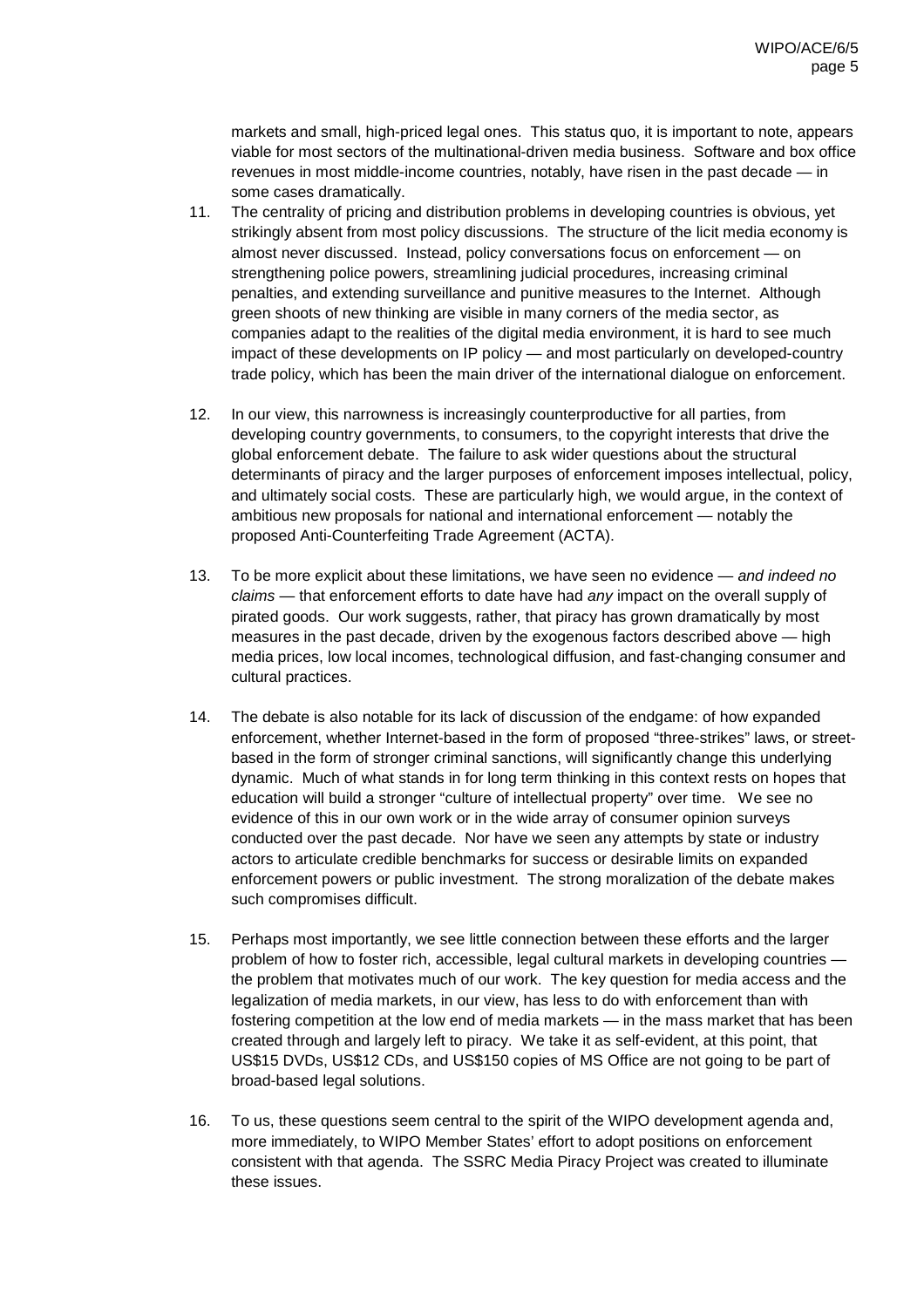# **II. EDUCATING CONSUMERS**

- 17. Nearly all formal plans for IP protection, from the US Chamber of Commerce's "Campaign to Protect America" to the Brazilian government's "National Plan to Combat Piracy" to WIPO's Development Agenda stress that "repressive measures" to combat piracy are not enough — that enforcement also requires building a stronger "intellectual property culture" through education and public awareness campaigns. Educational efforts are accordingly widespread, ranging from antipiracy curricula in public schools, to print and video campaigns, to narrow technical seminars designed to "sensitize" judges and law enforcement officers to the severity of IP crime. Because public awareness is an area where coordination between industry groups is relatively easy, local campaigns tend to look very similar from country to country and reinforce the same simple messages: 'respect' for intellectual property, fear of being caught, and anxiety about buying dangerous or socially harmful goods. Distinctions between piracy and counterfeiting are almost always lost in these contexts. Alarming associations with organized crime, immorality, and personal costs, in contrast, are almost always emphasized. As the teaching manual for the 'Projeto Escola Legal' curriculum used in Brazilian elementary schools puts it: "It is no exaggeration to say that by buying a pirated product, an individual is worsening his own chances of getting a job, or even provoking the unemployment of a relative or friend. (PEL 2010: 10). In another widely circulated Brazilian video spot, criminals address the pirate DVD consumer: "Thank you ma'am, for helping us to buy weapons!"
- 18. The effort to shape public discourse around piracy extends to management of the print and broadcast news. Several of our country studies document the extent to which copyright industry messaging dominates print and broadcast coverage of piracy. Our South Africa team documented some 800 print and broadcast stories over a 4-year period in a country with 3 major media markets. A similar examination in Brazil collected roughly 500 stories in a three-year period. The vast majority of this coverage reproduces a few standard templates: the raid or big arrest, the new piracy report, the aggrieved artist. Many of them quote verbatim from industry press releases or report on industry press events.
- 19. Despite the ubiquity of media piracy, contrasting or critical perspectives in this coverage are rare. Especially when the subject is enforcement activity or research, there are few 'other points of view' to feed the journalistic reflex for balance. A variety of factors contribute to this discursive dominance, from the professional press management practiced by industry groups, to overstretched journalists in need of easily packaged stories, to the lack of civil society engagement with enforcement. $<sup>3</sup>$  This homogeneity stands in sharp</sup> contrast to the many online venues that harbor a wider range of positions on piracy and enforcement, and that collectively offer a much closer approximation, in our view, of the actual diversity of consumer attitudes.
- 20. What do these efforts to shape public discourse achieve? If dissuading consumers is the primary goal, the answer appears to be: very little. Our inquiries (mixing survey, focus group, and interview methods) found a remarkably consistent cluster of attitudes on piracy: (1) that it is often regarded with ambivalence by consumers; (2) that pragmatic issues of price and availability nearly always win out over moral considerations; and (3) that

<sup>&</sup>lt;sup>3</sup> We heard ample support for all three views from print journalists. A plausible—though here undocumented—fourth factor would be the control of the print and broadcast media by many of the same media conglomerates involved in enforcement advocacy, and the associated anxiety within media organizations about the loss of control of their intellectual products.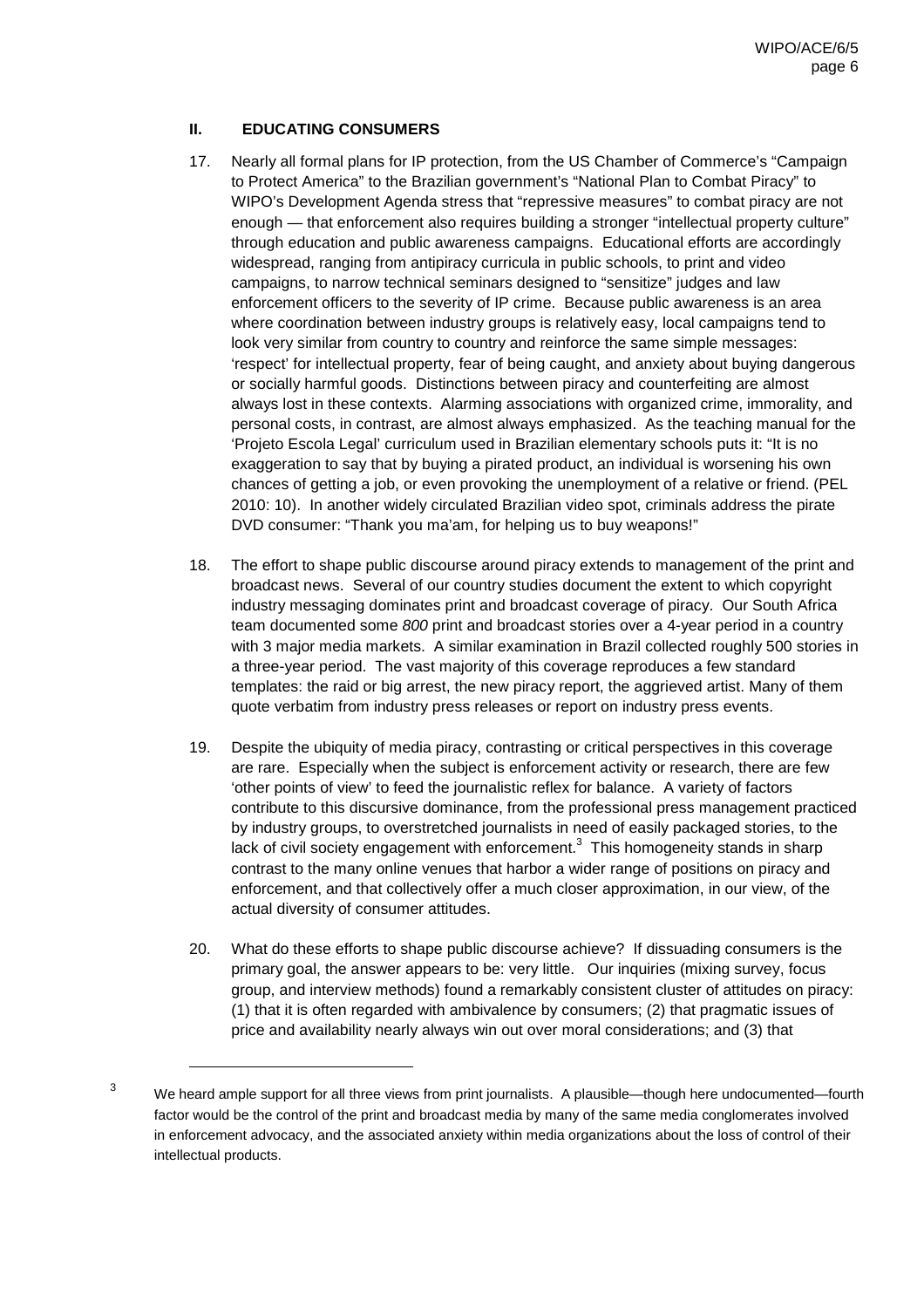consumers know what they are buying. The classic scene of developing-world piracy the kiosk or street vendor selling DVDs — produces very little misunderstanding on the part of consumers about the nature of the transaction. Consumers weigh tradeoffs between price and expectations of quality, but within a context of explicit black market negotiation in which notions of fraud or deception — often borrowed from anti-counterfeiting discourse generally don't apply. The price gap between licit and pirated media provides a clear signal of the origins of goods.

- 21. The legibility of this scene for consumers, in our view, provides a benchmark for other scenes of copying and infringement that are more commonly the subjects of uncertain or confused legal status — especially around digital practices of copying, sharing, uploading, and downloading copyrighted material. Clarifying for students that file sharing of copyrighted music is piracy seems entirely possible, for example, but we see no evidence that this knowledge will have any impact on practices. We see no real 'education' of the consumer to be done.
- 22. This finding is consistent, in our view, with the preponderance of consumer opinion surveys conducted in this area, including those by Pew in the United States of America, BPI in the UNITED KINGDOM, PROFECO in Mexico, IBOPE and Ipsos in Brazil, and many others. The most comprehensive comparative analysis of these issues to date is a 2009 Strategy One study commissioned by the International Chamber of Commerce. Strategy One examined some 176 consumer surveys and conducted new ones in Russia, India, Mexico, South Korea, and the UNITED KINGDOM. Like nearly all other surveys, Strategy One's work showed high levels of acceptance of physical and digital piracy, with digital media practices among young adults always at the top of the distribution. The group concluded that "'hear no evil, see no evil, speak no evil' has become the norm" (ICC/BASCAP 2009). At this point, such findings should come as no surprise. In the contexts in which we have worked, we can say with some confidence that efforts to stigmatize piracy have failed.<sup>4</sup>
- 23. There is little room to maneuver here, we would argue, because consumer attitudes are, for the most part, not *unformed* — not awaiting definition by a clear antipiracy message. On the contrary, we consistently found strong views. The consumer surplus generated by piracy in middle-income countries is not just popular but also widely understood in economic justice terms, mapped to perceptions of greedy multinational corporations and to the broader structural inequalities of globalization in which most developing-world consumers live. Enforcement efforts, in turn, are widely associated with the United States of America's pressure on national governments, and are met with indifference or hostility by large majorities of respondents. The reluctance of many governments to adopt stronger enforcement measures needs to be understood in the context of these potentially high domestic political costs.

<sup>&</sup>lt;sup>4</sup> The ICC/BASCAP study is an important but very conflicted contribution to this literature. Consistently, it portrays the near total failure of industry messaging on piracy in developing countries. It finds that the main drivers of piracy are price and availability, and links these factors to widespread support for media piracy and general resentment of anti-piracy efforts, especially in developing countries. And it disaggregates findings for medicines and media products—in notable contrast to the usual industry practice of conflating health and safety risks associated with some categories of counterfeit goods to essentially harmless practices of media consumption. Yet, Strategy One appears compelled to find that these structural factors are actually communication problems, and that education efforts can (or more precisely, must) work given better messaging.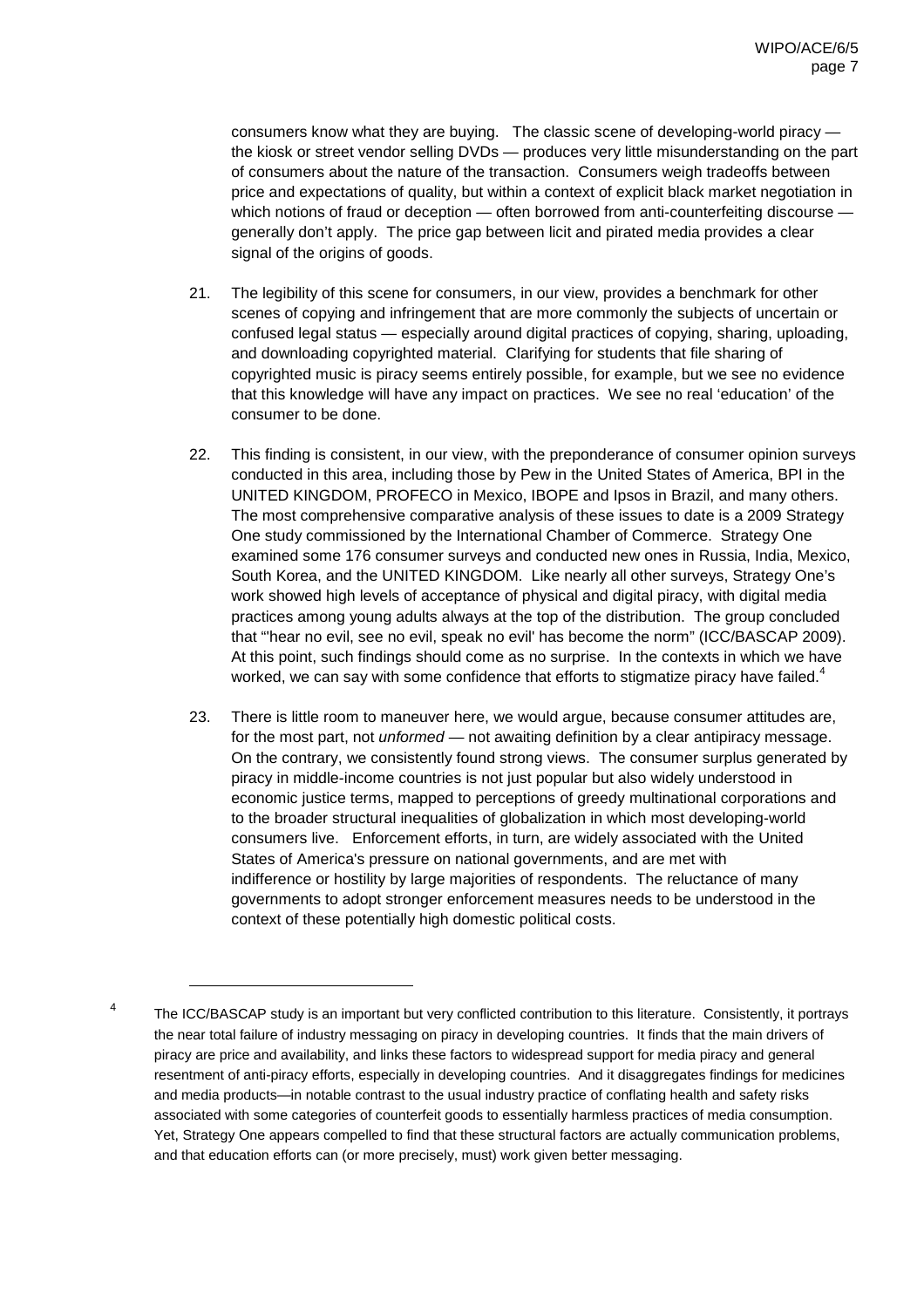- 24. Although education is generally presented as a long-term investment in counteracting these attitudes, the lack of evidence for their effectiveness is striking. There have, after all, been a lot of them in the past decade — Strategy One counted some 333 in developed countries alone as of 2009. It would be reasonable to expect some benchmarks and tentative conclusions. But such follow-up appears to be almost universally avoided. We are unaware of any campaigns that have included subsequent evaluation (this also appears to be the conclusion reached by Strategy One in its examination of 202 separate campaigns).
- 25. The proliferation of campaigns and the avoidance of bad news, in this context, strongly suggest the presence of other motives. Much of the continuing investment in education and public awareness, in our view, is attributable to strongly felt but ultimately wishful thinking about the future, as when Strategy One describes the failure of education efforts, in spite of its evidence, as simply "unacceptable for us as individuals, for the companies and industries we work in and for society as a whole" (ICC/BASCAP 2010). In other contexts, it is clear that educational initiatives provide useful political cover for governments publicly committed to enforcement but wary of further "repressive measures," and for industry groups looking to soften their agendas as they turn toward more direct ways of penalizing consumer behavior. As we discuss at some length in the Brazil chapter of our report, educational campaigns can provide a path of least resistance between these contending interests, and result in major commitments to the most naïve versions of these programs by public officials. Such compromises are why 22,000 Brazilian school children are now subject to the 'Projeto Escola Legal' — the flagship educational project of Brazil's National Plan to Combat Piracy — which, in a typical passage, advises teachers to address student concerns about affordable access to culture goods with this logic: "The production of movies, music, books, etc. is vast, and therefore, if we can't buy a ticket to watch a movie, we can't say that we do not have access to culture, but only to that specific movie, in that specific place, and that specific moment." We think it exceedingly unlikely that a culture of intellectual property will be built on such disconnects from consumer realities.

# **III. WHAT IS CONSUMPTION?**

- 26. Traditionally, the high cost of media production and distribution dictated relatively sharp distinctions between producers, distributors, and consumers of media. The consumer sat at the end of a commodity chain that delivered finished goods and structured experiences — records played on stereos, movies shown in the theaters, and so on. Consumers' perspectives were valuable and eagerly solicited, but the opportunities for creative engagement with or appropriation of the work were generally marginal. This model has, of course, come under pressure as falling costs of production and distribution democratize those core functions of the media economy, and as new technologies privilege forms of commentary, appropriation, and re-use. Such practices have arguably become the main tropes for thinking about digital media in general.
- 27. Our work generally validates and expands on this perspective. We see this clearly in the emergence of new production and distribution chains at the very low end of media markets — almost always illicit at the outset, but later evolving into mixed markets that include new, legalized competition. And we see it in a range of creative appropriations of goods that test the boundary between authorized and unauthorized use — routinely triggering charges of piracy in the process.
- 28. With regard to recorded media, however, our work highlights a more specific transformation in the organization of consumption: the decline of the collector, and of the intentional, managed acquisition that traditionally defined his or her relationship to media.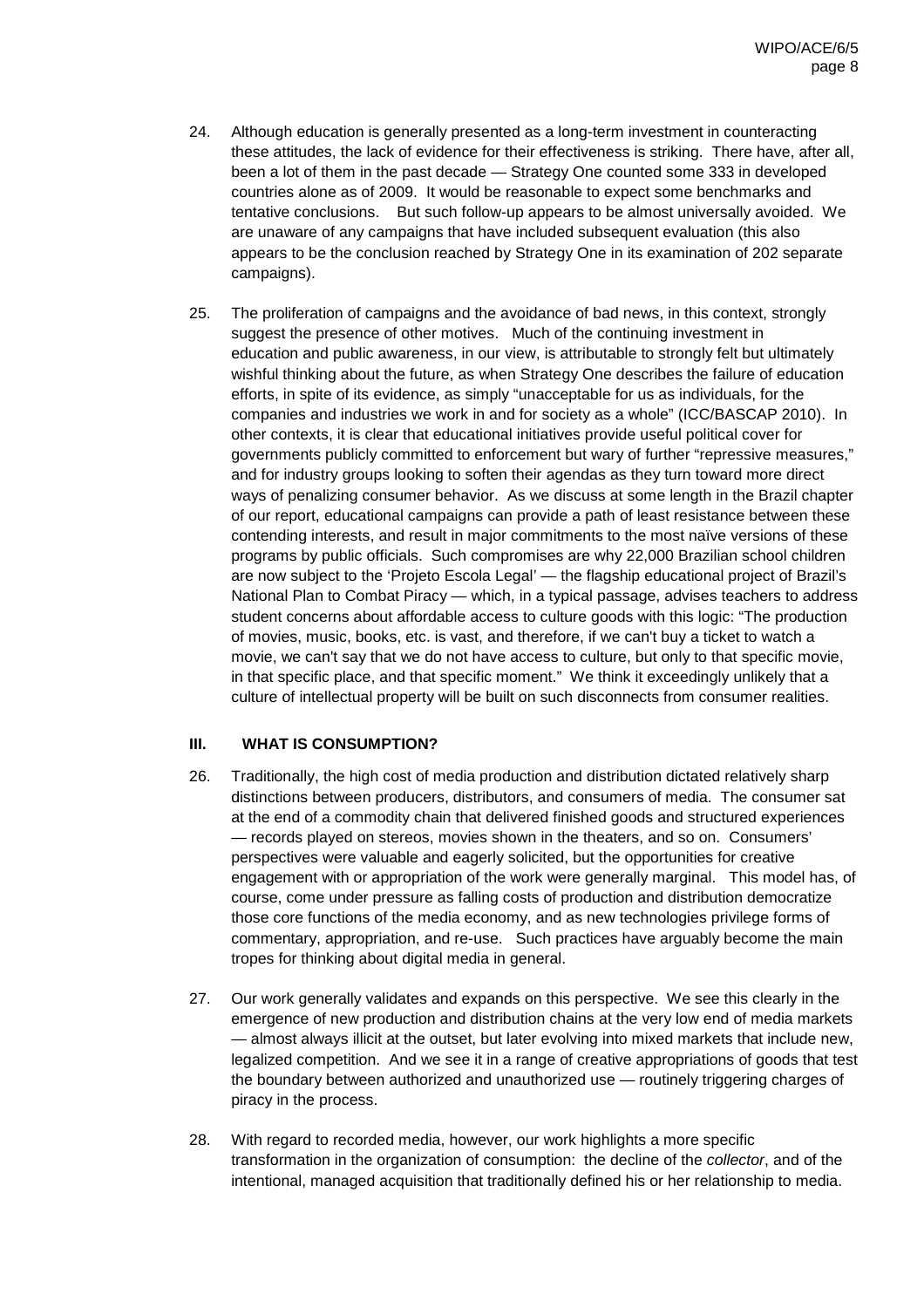In our view, this notional consumer still organizes a large part of the cultural field and a significant share of the business models and supply chains for audiovisual media. But it is also clearly a shrinking cultural role, defined by income effects and legacy cultural practices.

- 29. The collector, our work suggests, is giving ground at both the high end and low end of the consumer income spectrum. Among privileged, technically-proficient consumers, the issue is one of manageable scale: the growing size of personal media libraries is disconnecting recorded media from traditional notions of the collection — and even from strong assumptions of intentionality in its acquisition. A 2009 survey of 1800 young people in the UNITED KINGDOM found that the average digital library contained 8000 songs, with 1800 on the average iPod (Bahanovich and Collopy 2009). Many of these songs — up to 2/3 in another recent study — have never been listened to (Lamer 2006). If IFPI's figures are to be trusted, up to 95% are pirated (IFPI 2006).
- 30. Such numbers describe music and, increasingly, video communities that share content by the tens or hundreds of gigabytes — sizes that diminish consumers' abilities to organize or even grasp the full extent of their collections. Community-based libraries, such as those constituted through invitation-only P2P sites, carry this reformulation of norms further, structured around still more diffuse principles of ownership and organization. On such scales, many of the classic functions of collecting become impersonal, no longer individually managed or manageable. A related effect is that personal ownership becomes harder to specify and measure: consumer surveys are poorly-adapted to mapping terrain where respondent knowledge is unreliable. Device or media service-based studies (such as the handful of studies that use iTunes data) may only capture a portion of the media resources that consumers engage. Increasingly, we live in an ocean of media that has no clear provenance or boundaries.
- 31. Several of our studies document the tension between the collecting model, which still has practical and affective connections to physical disks, and the 'native' digital model, which generally does not. Inevitably this tension maps onto income effects, broadband availability, and age, and consequently bears on relatively small portions of the populations of middle and low-income countries. Original goods continue to play a variety of highstatus roles in these contexts, as signals of wealth or  $-$  as our Russia study suggests as the polite form for gifts.<sup>5</sup> But even in the short span of years covered by this study, the transformation of these practices is visible and striking. The relevant timeframe in middleincome countries is not the slow growth in average incomes, but the fast decline in the price of technology.
- 32. The second and, in many countries, more significant consumer shift is the growth of mass markets for recorded media among the very poor, and  $-$  in many cases  $-$  mass production of recorded media by the very poor. The contours of this revolution can be traced back to the profoundly democratizing and piracy-enabling recorded media technologies of the 1980s — the audiocassette and cassette player (Manuel 1993). The much larger current wave of digital media production is built on the proliferation of a cheap VCD and DVD infrastructure in the past decade, including multiformat players, computers, burners, and disks — both fueling and fueled by the availability of cheap pirated content. Consumer practices at this level are also organized differently, with less attachment to CDs or DVDs as elements of a private collection than as goods shared within extended families

<sup>5</sup> See also Wang (2003) on these distinctions.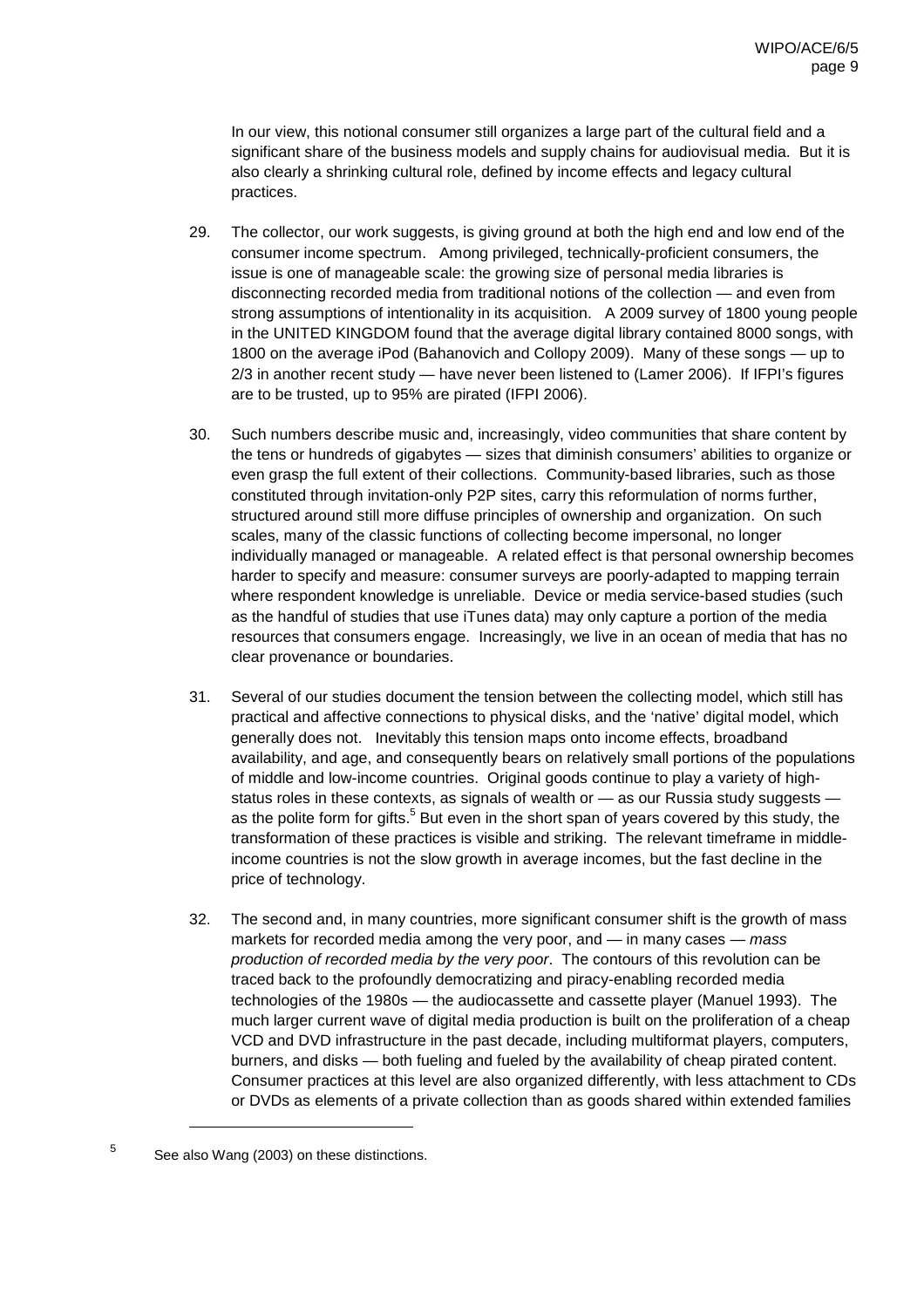and communities. Collective consumption — viewing and listening — is more common in this context, reflecting the lower numbers of TVs, computers, and DVD players in poor households.

33. Neither the high income nor low income versions of this shift has much currency in enforcement debates, which continue to be shaped, in our view, by a nostalgic view of the consumer as collector — of people making deliberate choices to purchase, or pirate, specific products for personal use. And despite the evidence of its diminishing purchase on digital cultural practices, we do not expect this to change: real or not, the collector is an important construct that anchors personal responsibility — and liability — in the copyright economy. As enforcement efforts shift from commercial intermediaries toward consumers, such anachronism takes on greater — not lesser — importance.

# **IV. PRICING**

- 34. Price comparisons between pirated and licit goods in different countries offer a simple but powerful lens on the organization of media markets. To illustrate these differences, we compared the most common legal prices of a range of media goods to the most common pirate prices, and then translated those numbers into a 'Comparative Purchasing Power' (CPP) price, which reflects how expensive the item would be for Americans if priced at an equivalent percentage of the United States of America per capita GDP. <sup>6</sup>
- 35. Prices were collected in late 2008 and 2009 and should be treated as approximations. The prices of pirated and licit goods vary according to a wide range of factors, including the location of sale and perceptions of demand. Currency fluctuations also have a large impact on price comparisons. Above all, pirated goods are available in a variety of bundles and pricing tiers — reflecting differences in quality, packaging, the number of films or albums on a disk, and other differentiators within the marketplace. To facilitate comparison, however, we focused on single-title, high-quality CD and DVD equivalents of licit goods.

|                                                     | Legal Price (US\$) | <b>CPP Price</b> | <b>Pirate Price</b> | <b>Pirate CPP</b> |
|-----------------------------------------------------|--------------------|------------------|---------------------|-------------------|
| <b>United</b><br><b>States of</b><br><b>America</b> | 17                 | -------          | <b>NA</b>           |                   |
| <b>Russia</b>                                       | 11                 | 59               | 5                   | 26                |
| <b>Brazil</b>                                       | 14                 | 80               | 2.5                 | 14                |
| <b>South Africa</b>                                 | 20.5               | 164              | 2.7                 | 22                |
| India                                               | 8.5                | 385              | 1.2                 | 54                |
| <b>Mexico</b>                                       | 13.7               | 75               | $(.4)$ 1            | 5.75              |

## **Coldplay: Viva la Vida (CD)**

 $6$  IMF 2009 estimates for exchange rate (OER) GDP are used here, rather than the more common purchasing power parity (PPP) numbers. USA: US\$46,857; Russia: US\$8,694; Brazil: US\$8,200; Mexico: US\$8,135; South Africa: US\$5,824; India: US\$1,031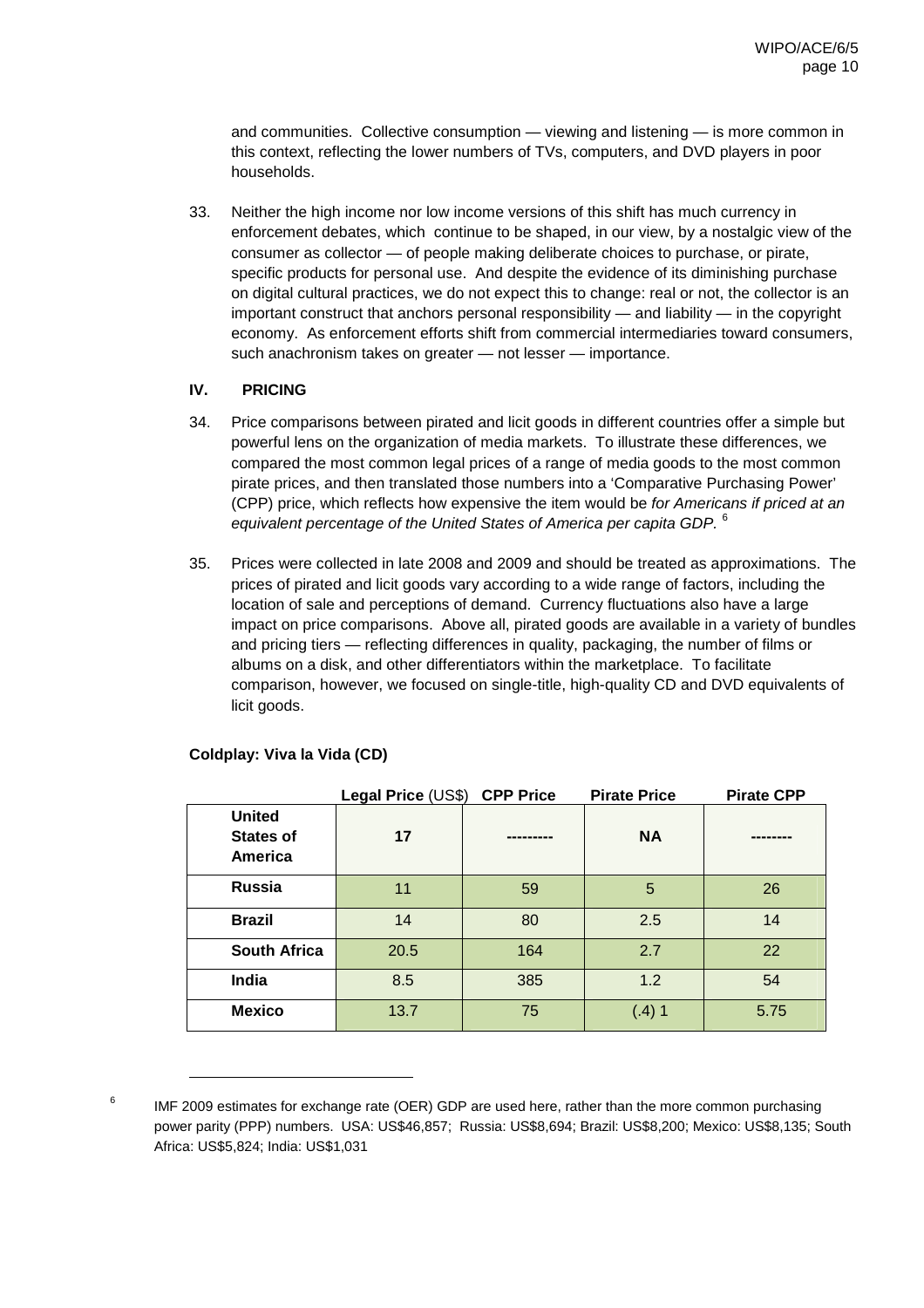|                                    | Legal Price (US\$) | <b>CPP Price</b> | <b>Pirate Price</b> | <b>Pirate CPP</b> |
|------------------------------------|--------------------|------------------|---------------------|-------------------|
| <b>United States</b><br>of America | 24                 |                  | 5                   |                   |
| <b>Russia</b>                      | 15                 | 79               | 5                   | 26                |
| <b>Brazil</b>                      | 15                 | 85               | 3.5                 | 20                |
| <b>South Africa</b>                | 14                 | 129              | $(.4)$ 2.8          | 22                |
| India                              | 14                 | 635              | (.3) 1.2            | 54                |
| <b>Mexico</b>                      | 27                 | 154              | (.4) .75            | 4                 |

#### **The Dark Knight (DVD)**

Parentheses indicate lowest observed price

- 36. Coldplay's album Viva la Vida (2008) and Warner Brothers' movie The Dark Knight (2008) were blockbuster international hits. Coldplay has sold over 9 million Viva la Vida CDs since 2008 and the album leads the charts for digital downloads. The Dark Knight brought in over US\$1 billion in global box office receipts, and broke all records for DVD sales when it was released toward the end of 2008.
- 37. Although quintessential global goods in many respects, albums and films are licensed separately in each country in which they are sold. The license generally permits the reproduction of a specific number of copies, which are almost always produced locally. Parallel importation of copyrighted goods is tightly restricted in most countries, ensuring that differences in pricing cannot be easily arbitraged.
- 38. Licensing costs are controlled by the rights holder nearly always the major labels, software publishers, or studios. In the case of music licensing, the final retail price is often the result of deals between the labels and other players in the distribution chain distributors, retailers, and radio stations. This introduces variability in pricing. Prices for the same album can vary dramatically from one country to the next.
- 39. Film studios demonstrate stronger collusion around pricing. A DVD of a major recent release starts US\$14-US\$15 dollars in most markets, with higher prices the norm in some countries. With the exception of some brief experiments with cheap DVDs, notably in China and Eastern Europe, the major studios have made very few efforts to cater to differences in local incomes, or to price goods at levels that compete with the pirated goods. In neither the film nor the music market are goods priced at levels that serve more than a niche customer base. CDs and DVDs remain luxury goods in most middle and lowincome countries. Price to income ratios roughly comparable to the United States of America and European media markets are found only in the pirate markets in these countries.
- 40. This dynamic extends to locally-produced music and film. Local record labels are not as constrained by the norms of major label return on investment and generally have a stronger interest in the promotion of local live performance. Local CD pricing, consequently, demonstrates more variability depending on perceptions of the market. This flexibility is not true of most domestically-produced films, however, which generally only range 'up' from the high floor set by distributors. Unlike local labels, local film studios are already tightly integrated into international networks of film production, distribution, and antipiracy enforcement, and follow their pricing conventions.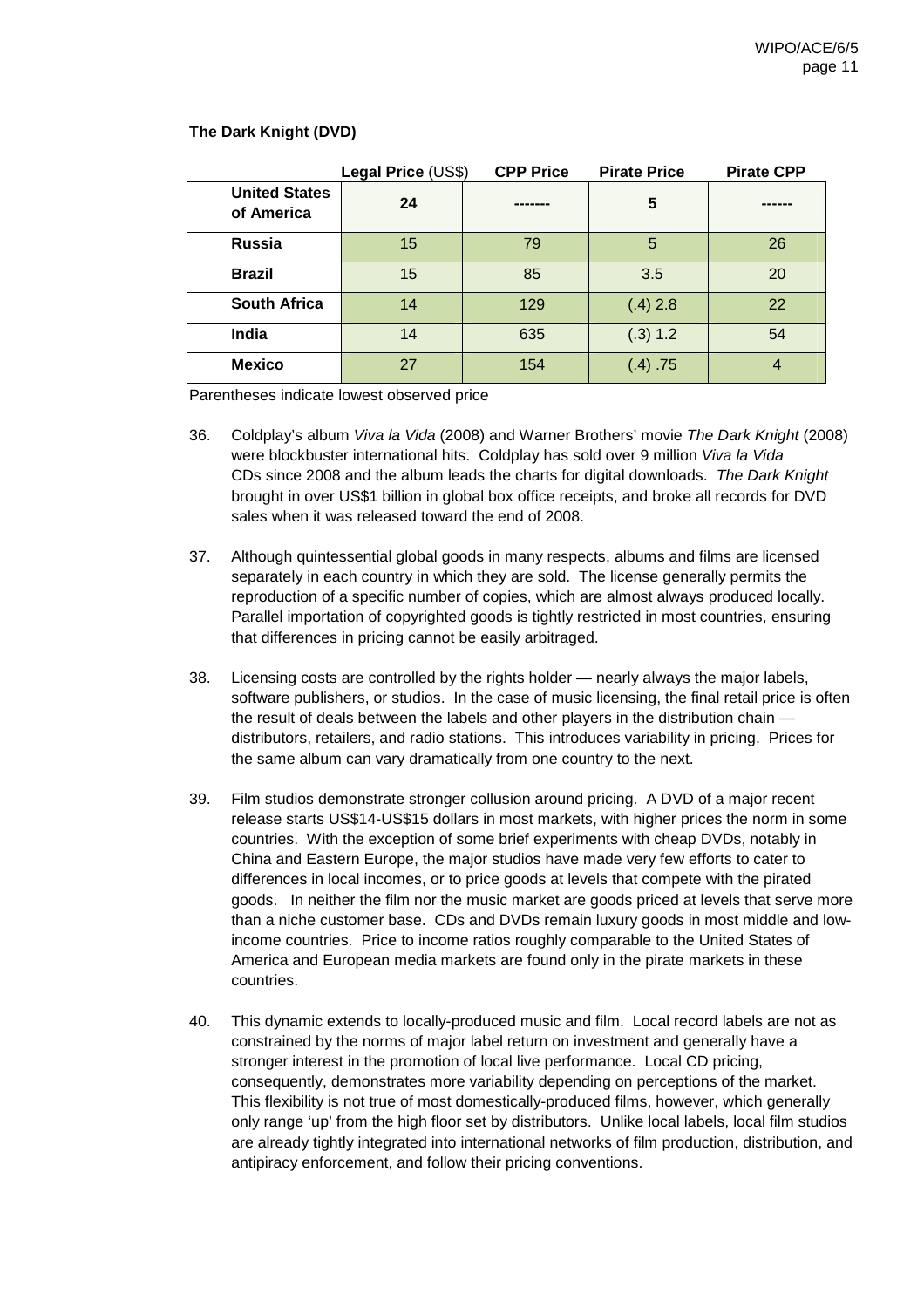## **Domestically Produced Hit Albums**

|                                            | Legal Price (US\$) | <b>CPP Price</b> |
|--------------------------------------------|--------------------|------------------|
| Krematorium: Amsterdam (Russia)            | 6.50               | 35               |
| Thermal and a Quarter: First Album (India) |                    | 317              |
| Victor and Leo: Borboletas (Brazil)        | 9.50               | 54               |
| Thalia: Primera Fila (Mexico)              | 15                 | 86               |

## **Domestically Produced Hit Films**

|                                     | Legal Price (US\$) | <b>CPP Price</b> |
|-------------------------------------|--------------------|------------------|
| Tropa de Elite (Brazil)             | 10                 | 57               |
| <b>Obitaemiy Ostrov (Russia)</b>    | 15                 | 81               |
| Mr. Bones 2 (South Africa)          | 18                 | 144              |
| Arrancame la Vida (Mexico)          | 17.6               | 100              |
| Jaane Tu Ya Jaane Na (India)        | 3.8                | 172              |
| Oye Lucky Lucky Oye (India – Moser) | $\overline{2}$     | 90               |
| <b>Mission to Nowhere (Nigeria)</b> | 3                  | 123              |

- 41. The most notable exceptions to this rule are India, Nigeria, and China all of which host large, domestic film industries that cater to local audiences. In 2007, Moser Baer, the largest Indian DVD distributor, sharply broke with licensing conventions in the DVD market. The ensuing price war between the major distributors transformed pricing for domestic DVDs, creating a mass market that competes with the high end of the pirate market. The Nigerian home video market — built largely on the piracy of Bollywood videos and still very reliant on informal vendor networks for distribution and sales — also operates at a price level that competes with pirated DVDs. Chinese studios, protected by import quotas, also dramatically cut prices in the mid 2000s in a bid to narrow the gap between the tiny licit and vast illicit markets. The major western studios followed in their wake.
- 42. The main lesson of this price comparison is relatively simple: in countries where domestic companies dominate production and distribution, those companies compete on price for local audiences. In countries where domestic production and distribution is controlled by the multinationals, they generally don't.
- 43. Pirate CD and DVD pricing also indirectly illustrates the different structures of pirate markets in these countries. In the early 2000s, the retail price of pirated DVD in all of these countries was in the vicinity of US\$5. By 2009, the price had dropped to US\$1 in many countries, with wholesale and lower-quality retail disks often available for significantly less. US\$1, our work suggests, is the current retail floor for decent-quality DVDs in competitive markets — including competition from other vendors and, increasingly, from the Internet. Anything above US\$1 reflects a constraint on trade, whether due to enforcement, higherpriced inputs, or collusion between vendors. The country studies in our larger report offer examples of all three.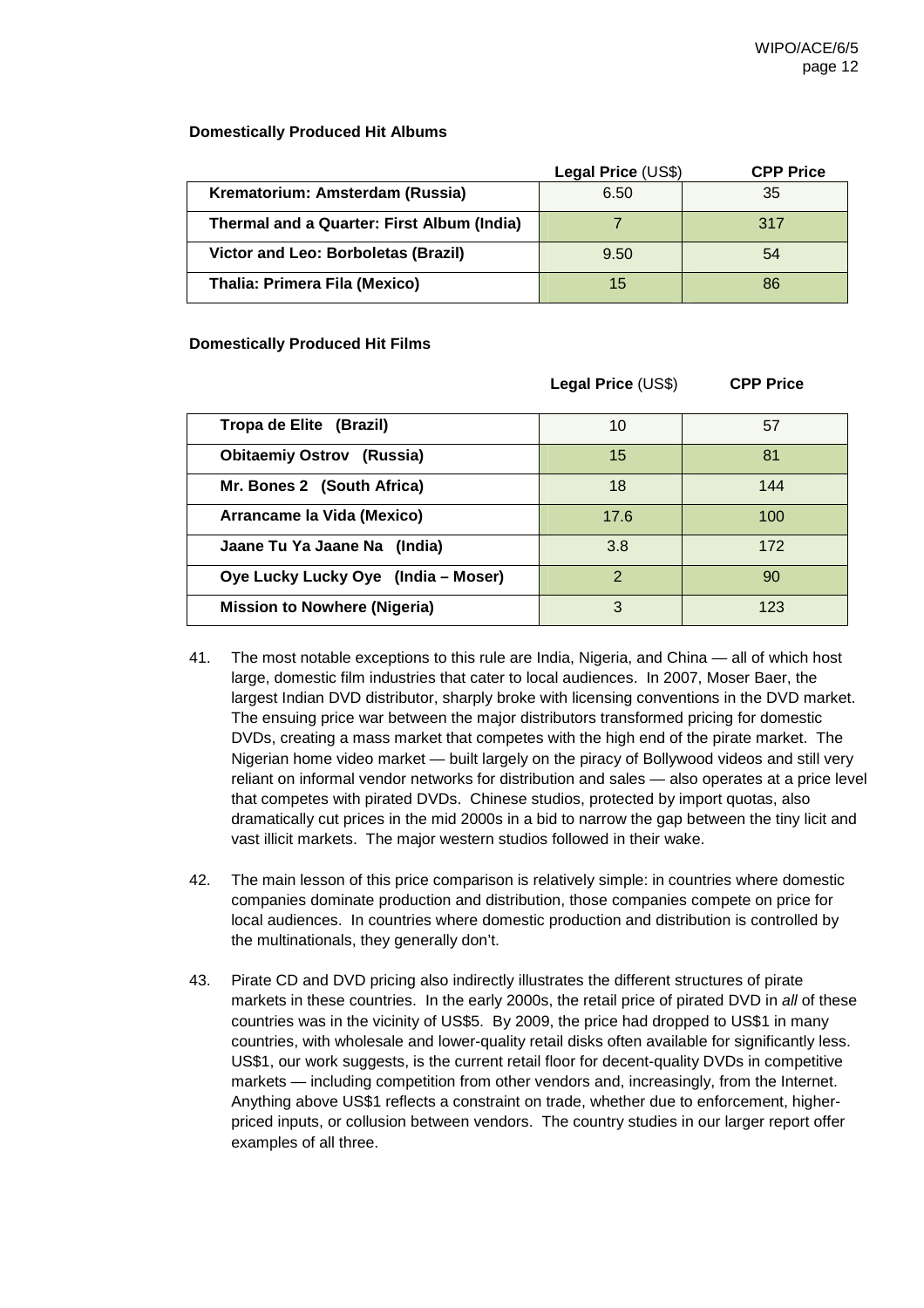- 44. The high price of pirated goods in Russia and the US stand out in this context. In the US, the pirate optical disk market has all but disappeared — displaced by P2P and other digital services. Pirated goods at the organized retail level are virtually non-existent. Street vendors can still be found in major US cities but fill only niche markets, such as the market for camcorder copies of new movie releases or specialty genres such as Reggae. High prices in the US reflect this niche market status and, more generally, the higher ability to pay.
- 45. High prices for Russian pirated goods, on the other hand, appear to reflect the successful consolidation of production in the hands of large-scale and — by many accounts — stateprotected pirates, who have acquired enough market power to prop up prices. A key component of this consolidation was the crackdown against small-scale retail and local producers in 2006, which swept away the middle tier responsible, in other countries, for the strongest competition on price and volume production.

|                                    | Legal Price (US\$) CPP Price |      | <b>Pirate Price</b> | <b>Pirate CPP</b> |
|------------------------------------|------------------------------|------|---------------------|-------------------|
| <b>United States</b><br>of America | 149                          |      | <b>NA</b>           |                   |
| Russia                             | 150                          | 795  | <b>NA</b>           | --                |
| <b>Brazil</b>                      | 109                          | 879  | <b>NA</b>           | --                |
| <b>South Africa</b>                | 114                          | 985  | <b>NA</b>           | $- -$             |
| <b>Mexico</b>                      | 155                          | 849  | .75                 | 4                 |
| India                              | 100                          | 5400 | $\overline{2}$      | 90                |

## **Microsoft Office 2007 (Home and Student Edition, 2009 prices)**

**Halo 3 (Xbox 360)**

**Legal Price** (US\$) **CPP Price Pirate Price Pirate CPP**

| <b>United States</b><br>of America | 40  |      | <b>NA</b>     |       |
|------------------------------------|-----|------|---------------|-------|
| Russia                             | 101 | 545  | <b>NA</b>     | --    |
| <b>Brazil</b>                      | 60  | 342  | <b>NA</b>     | $- -$ |
| <b>South Africa</b>                | 53  | 424  | 30            | 240   |
| <b>Mexico</b>                      | 54  | 310  | $\mathcal{P}$ | 22    |
| India                              | 36  | 1634 | <b>NA</b>     | --    |

46. Software offers few surprises in this context. The retail prices for most productivity software in developing countries are at or near Western prices — with small discounts for local language versions that have less export value. Such prices demonstrate the irrelevance of retail to the software market in these countries, as there are numerous legal ways in which users pay much less. Microsoft, for example, offers sharp discounts to 'original equipment manufacturers' (OEMs) who install Windows, Office, and other Microsoft products on new machines. Lower-cost licensing to public institutions, large and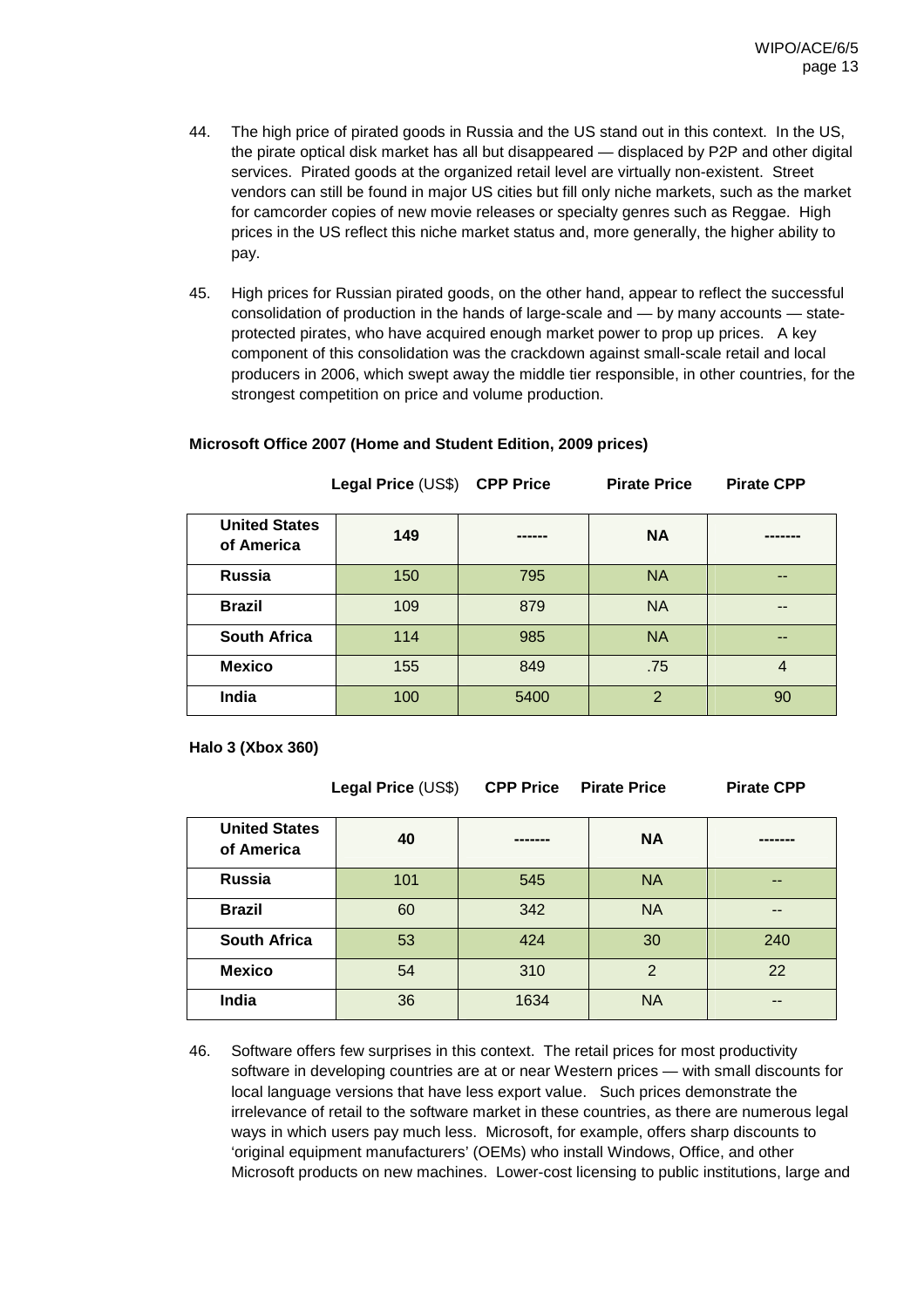small businesses is also common. These numerous deals testify to the price discrimination practices that define the software market. For the vast majority of consumers without access to such deals, however, the pirate market is the inevitable alternative.

#### **DISTRIBUTION**



47. In middle and low-income countries, the counterpart to high prices is weak distribution.

Movie theaters, DVD and CD retailers, book stores, and software vendors are scarce and typically cluster in the capital cities, in proximity to wealthy elites. Smaller cities and the provinces are chronically underserved sometimes entirely so. In Brazil, the cities of Sao Paolo and Rio di Janeiro contain roughly 9% of the population,

but have 41% of the movie screens (Funarte 2009). In Russia, Moscow and St. Petersburg represent about 11% of the population, but have a third of the screens (Berezin and Leontieva 2009). In South Africa, the first multiplex in a black township opened in 2007. The quality of copies and exhibition infrastructure also falls off with distance. Despite the move toward global simultaneous release as a strategy to deter piracy, new releases in the provinces are often weeks away as people wait for copies to rotate through their towns.

- 48. Much the same is true in the optical disk market, where the price of disks has generally ensured that they are carried only in a handful of retail chains. This has begun to change in several of the markets we examined as distributors try to combat the massive convenience advantage of pirate vendors, who simply sell where people congregate. In India, media producer T-Series pioneered this approach with cassettes in the 1980s, distributing to a much wider array of vendors and retail outlets than its competitors, including grocery stores. We document a variety of cases in South Africa, Brazil, India, Russia, and Bolivia where the superiority of the informal sector as a distribution channel has led legal distributors to try to wholesale goods through it — co-opting the pirate networks to distribute competitively priced legal goods. The Nigerian home video industry — the second largest film industry in the world — was built on such practices, and is extending them throughout Africa (Larkin 2004).
- 49. In areas where there is no meaningful legal distribution, the pirate market cannot be said to compete with legal sales, or generate losses for industry. At the low end of the socioeconomic ladder where such distribution gaps are common, piracy simply is the market, and the notion of the moral choice between pirated and licit goods that anchors antipiracy campaigns becomes an impractical narrative of self denial — wholly overwhelmed by industry marketing campaigns for the same goods.

# **VI. LOOKING AHEAD**

50. Despite the rapid growth of broadband connectivity, the pirate optical disk market remains the main form of access to recorded music and film in emerging markets. Enforcement efforts in these markets, accordingly, continue to focus on the links in this commodity chain, from optical disk producers, to distributors, to retailers, to street vendors. Enforcement, in other words, is still directed at the commercial and institutional contexts of infringement, where policing and private settlements have relatively high returns.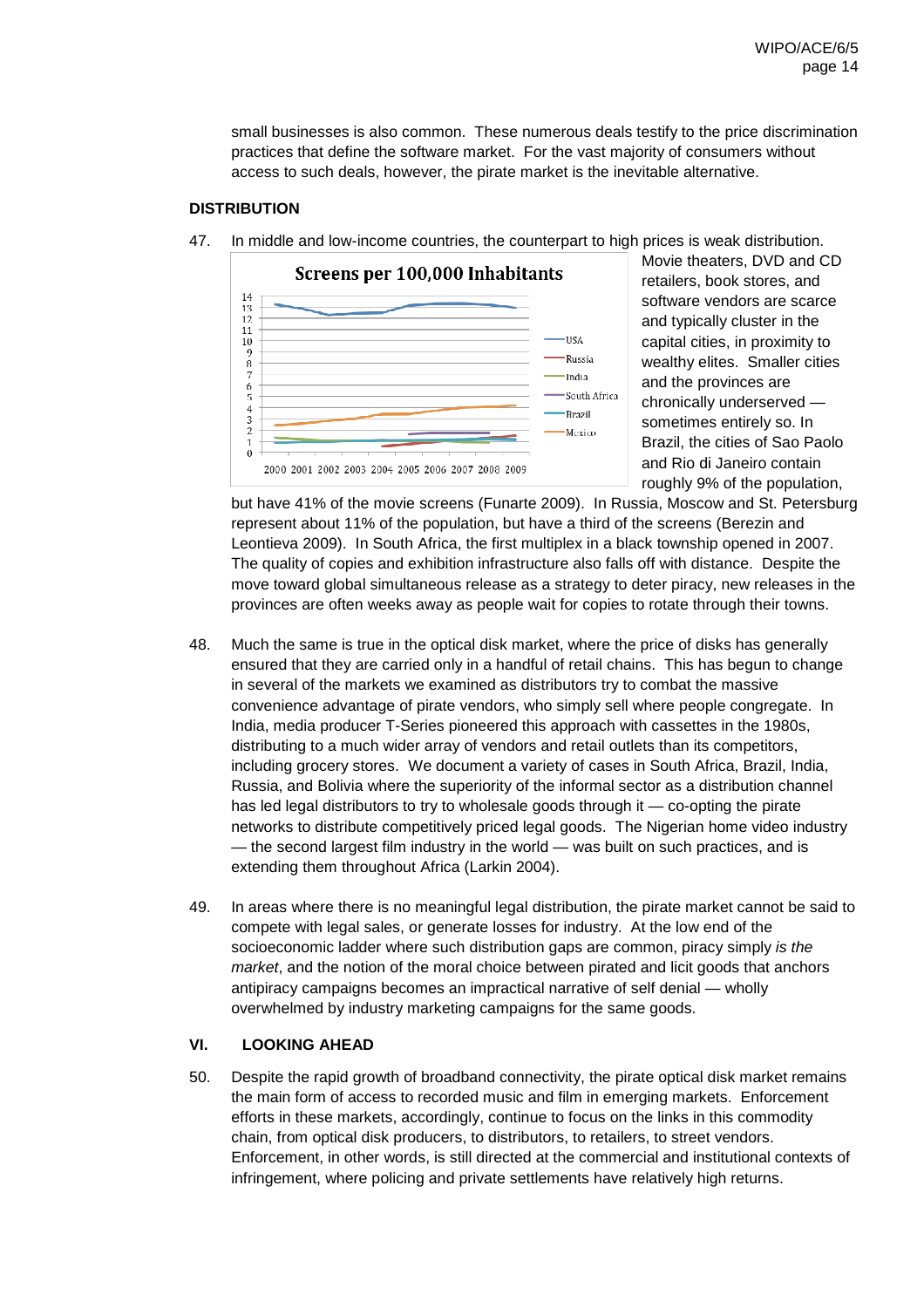- 51. As broadband connections and cheap digital storage become more common, however, the focus of enforcement is shifting toward non-commercial activity and the consumer space. The crowding out of the industrial-retail-disk pirate chain by non-commercial digital piracy is largely complete in high-income countries and underway in most of the middle-income countries we examined. The targeting of BitTorrent sites and other P2P services is part of this shift, and courts have generally been receptive to industry arguments about third-party liability in such contexts, even when these sites do little more than replicate the functionality of search engines. Stronger language on this subject has also been one of the consistent features of the ACTA drafts.
- 52. But developing countries are ill equipped and, so far, disinclined to bring enforcement especially stronger criminal procedures — to bear against consumer behavior. Despite significant pressure from industry and some unsuccessful efforts to replicate the American / European models of mass-produced settlements, none of the governments in the countries examined here have tried. The push for '3-strikes' laws will be a significant test of this position in the next years.
- 53. In general, however, we find that not all of the industry tendencies lead in the direction of stronger enforcement. Industry positions are evolving as conventional wisdom begins to assimilate the breakdown of the older commodity chains, and as businesses conceived as responses to that breakdown become incumbent players in their own right. The optics of piracy have begun to shift accordingly. Shifts in industry language over time provide a good benchmark. From the early 1980s through the early 2000s, Jack Valenti of the MPAA arguably set the industry tone regarding the control of new consumer media technologies — an uncompromising one expressed most famously in his 1983 comparison of the VCR to a serial killer. The same hard line was still visible twenty years later, when Jamie Kellner of Turner Broadcasting claimed that "any time you skip a commercial… you're actually stealing the programming" (Kellner 2002).
- 54. In 2009, however, it was possible to find even MPAA representatives with less Manichean views of unauthorized use and strikingly different accounts of piracy's relationship to the licit market. In interviews, MPAA Director of Special Projects Robert Bauer sketched out a very different agenda for the industry group, noting that "Our job is to isolate the forms of piracy that compete with legitimate sales, treat those as a proxy for unmet consumer demand, and then find a way to meet that demand" (interview, 2009).
- 55. The conceptual distance traveled between Valenti's attacks on consumer copying and Bauer's view of piracy as a signal of unmet consumer demand is considerable and, in our view, describes a split in the current debate about piracy and intellectual property within the core copyright industries. For the past half-decade, industry conversations have had an increasingly schizophrenic quality, marked by an enforcement debate organized around the hard line of Valenti and others, and a business model debate organized around the soft line articulated by Bauer.
- 56. Our work generally validates the latter path as the only practical way forward for the media industries, and one already well underway in countries with competitive media sectors. But it is not the only short term path, and our studies raise concerns that it may be a long time before such accommodations to reality reach the international policy arena. Hard line enforcement positions may be futile at stemming the tide of piracy, but the US and other high-income countries bear few of the costs of such efforts, while the handful of multinational companies behind these efforts reap most of the modest benefits. This is a recipe for continued pressure on developing countries, very possibly long after